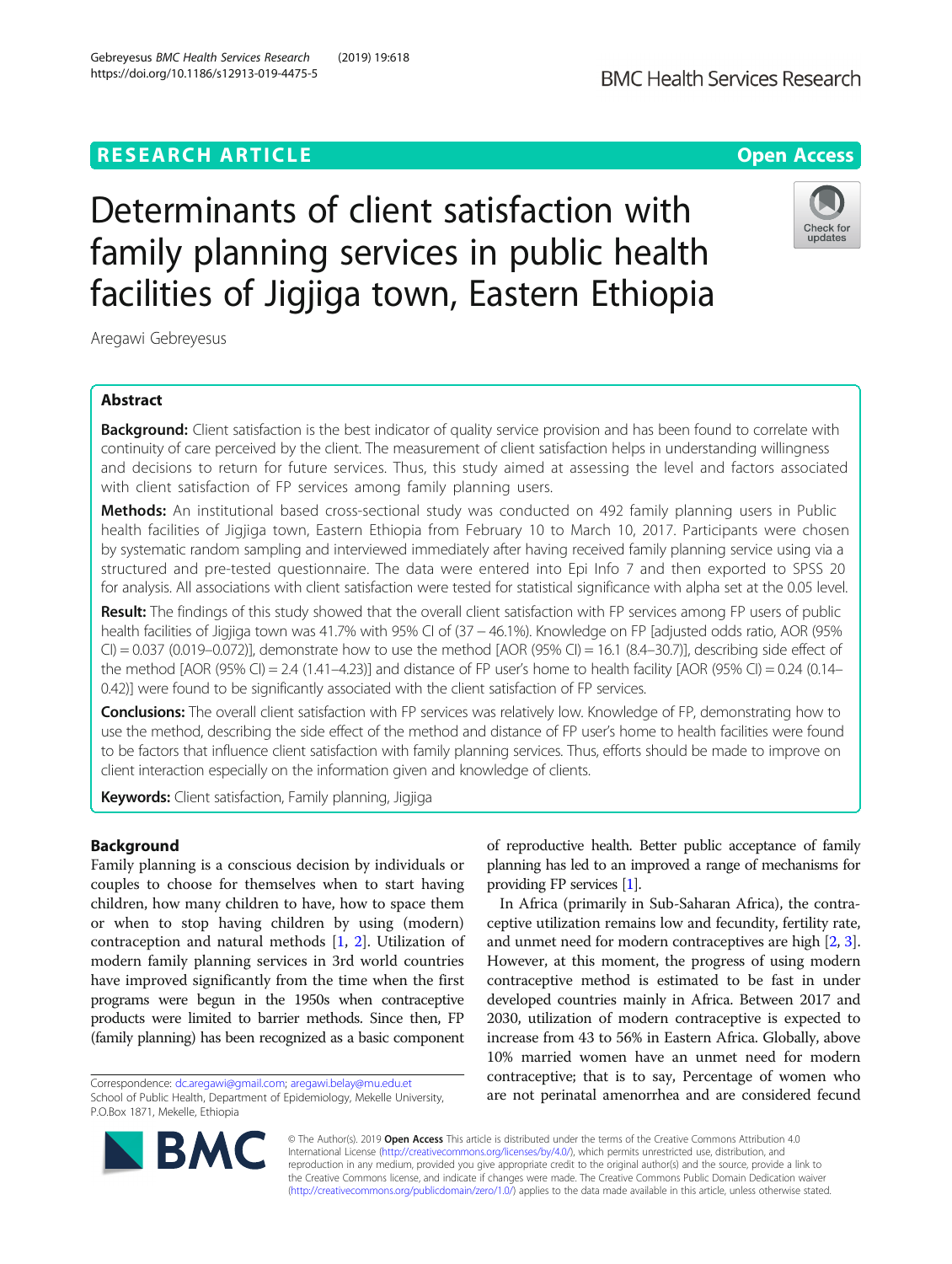and want to delay their following birth for two or more years or stop childbirth overall but are not by means of modern contraceptive method [[2,](#page-8-0) [4\]](#page-8-0). In Africa, 20% married women have an unmet need for modern contraceptive. Conversely, based on the UNs (United States) estimation, the total of women with an unmet need for modern contraceptive is predicted to drop to 139 million in 2030 globally from 142 million that was in 2017. The largest declines are expected in Eastern Africa, estimated to decline from 22% in 2017 to 16% in 2030 [\[5\]](#page-8-0).

Even though modern contraceptive use in married Ethiopian women has gradually increased over the last 15 years, from 6, 13.9, 21, and 40% in 2000, 2005, 2011, and 2016 respectively. However when we come to the Somali region eastern part of Ethiopia didn't increase yet and it was 2.4, 2.7, 3.8 and 1.4% respectively. There is no a study carried out in Somali region particularly, but the study carried out in Afar (in other pastoralist society), "religious and needs of more children" showed as predictors. When we compare with this, the utilization of modern FP methods in sexually active unmarried women was higher than married women. Based on EDHS of 2016, 55 and 6% of sexually active unmarried women used modern FP methods in Ethiopia and Somali region respectively [[5](#page-8-0)–[8](#page-8-0)]. Hence, the unmet need of FP in this region is 24% [\[9\]](#page-8-0) and based on the study carried out in Jigjiga town in 2017, the unmet need of FP in that town was 22.6% [[10](#page-8-0)].

It is obvious that, FP plays a critical role in the health of women and the family. It also has a great role on family's economic and social situations. It improves health (biological, social, mental and psychological), decreases poverty, it empowers women and it has a great contribution in the community's socio-economic circumstances [[1](#page-8-0), [9](#page-8-0)]. Then and there today, interest in FP is increasing gradually. Purpose of FP services should be to deliver safe and good quality service provision to those individuals most in need, in a way that is suitable to FP users served while also efficient in their use of resources [[1](#page-8-0)]. Considering that, FP2020 identifies and recommends all FP users' right to the highest quality of service; furthermore, existing evidence point out that poor-quality service provisions are the main obstacles to initiation and continual use of modern FP worldwide. To fulfill clients' need and to intervene acceptable interventions, it needs further additional studies. Ensuring client satisfaction is a basic thing to increase new FP users and in reducing discontinuation [\[3\]](#page-8-0).

Client satisfaction has been found to correlate with continuity of care perceived by the client [[10\]](#page-8-0). It is considered an indicator of quality service provision  $[11–13]$  $[11–13]$  $[11–13]$  $[11–13]$  $[11–13]$ . Client satisfaction is a relative phenomenon, which embodies the clients perceived need, his/her expectations from the health system, and experience of health care [[16,](#page-9-0) [17\]](#page-9-0). Client satisfaction has been described as a key to clients' decisions to use and to continue using services

or willingness to return for future services. Satisfaction evaluation is an excellent opportunity to involve clients in the process of assessing programs from users' perspective and is recognized as a component of quality of care [\[14,](#page-9-0) [15](#page-9-0)]. Measurement of Client satisfaction helps in understanding patients'experiences of health care, identifying problems and evaluation of quality service provision and health care [\[16\]](#page-9-0). Satisfaction is a best response to the discrepancy between previous expectations and perceived performance after consuming services. It is a general attitude formed based on the client's experience after getting health service and reflects how much the client likes/dislikes a service after experiencing it. The overall satisfaction with health care services is one of the best predictors of client willingness to continue the services [[21\]](#page-9-0).

Several studies pointed out that client satisfaction is influenced by different factors. Those are; socio-demographic factors: education (the educated women were more satisfied), occupation (housewives were more satisfied than employers) and age (women with the age of 20–29 were more satisfied) of the client [[13](#page-8-0), [17\]](#page-9-0), health facilities factors (cleanness of the clinic, convenience of opening hours, and waiting time) [\[13,](#page-8-0) [14](#page-9-0), [17](#page-9-0)–[19](#page-9-0)], interpersonal factors (having bad obstetric history, knowledge and attitude, and side effect experiencing) [\[19](#page-9-0), [20\]](#page-9-0), and client-provider factors (privacy and information given) [[17](#page-9-0), [21](#page-9-0)–[23](#page-9-0)]. However, there is a scarce of information on client satisfaction with FP services in eastern Ethiopia specifically in the Somali region. Based on EDHS 2011 and 2016, the types of FP methods commonly offered to clients in Jigjiga public health facilities were only the temporary methods: oral contraceptive pills, Injectable, implants and IUCD. Therefore, this study aimed to assess client satisfaction with FP service provision and its determinants among FP user women in public health facilities of Jigjiga town, eastern Ethiopia. Hence, this study was aimed to assess the level and factors associated with client satisfaction of FP services in public health facilities of Jigjiga town, eastern Ethiopia.

# **Methods**

### Study setting and design

The study was conducted in Jigjiga town, Eastern Ethiopia from February 10 to March 10, 2017. Jigjiga is the capital city of the Somali region and is located in Eastern 650 km from Addis Ababa, the capital city of Ethiopia. According to the Central Statistical Agency of Ethiopia (CSA) 2007 census report, the town has a population of 277,560, of which 128,268 (46.2%) are females. The town has one general hospital and 3 health centers. According to the town health office report, the utilization of modern family planning in Jigjiga town is nine (9%) and all public health facilities of the town provide family planning services. An institutional based cross-sectional study was employed to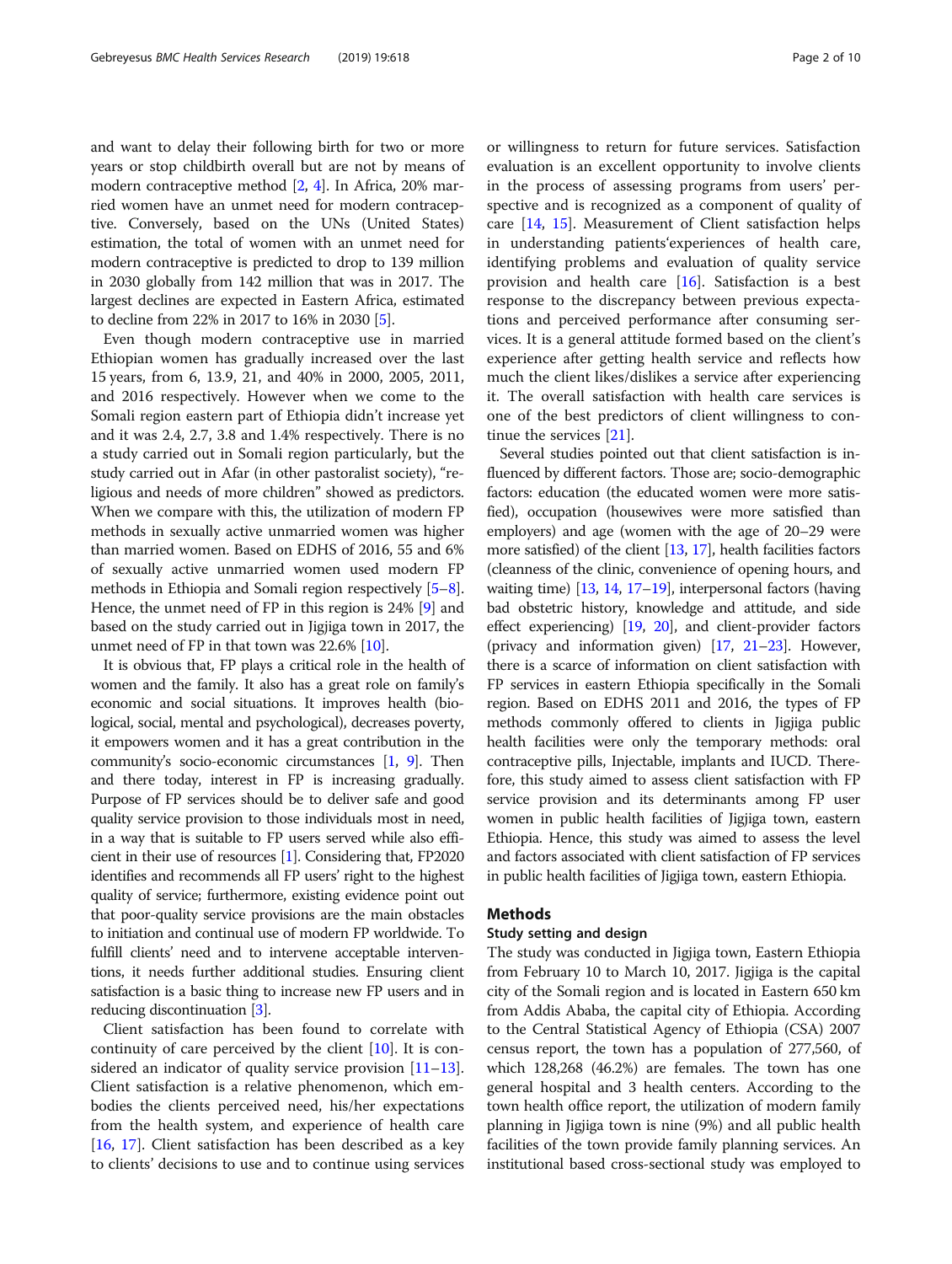assess status o and factors associated with client satisfaction of family planning services among FP users in public health facilities of Jigjiga town, eastern Ethiopia.

# Study population

Women who were in the reproductive age (15–49 years) and who received FP services in public health facilities of Jigjiga town were study and target population of this study. All women who were family Planning users at the time of the data collection period (from February 10 to March 10, 2017) were included in the study. However, Staff of the health facilities who were FP service users (to minimize bias related to conflict of interest) was excluded from the study.

# Sample size and procedure

The sample size calculation was calculated using associated factors of client satisfaction with FP services in different studies done on previous time. Sampling was determined based on the double proportion formula on the software of Epi Info StatCalc version 7 after considering the following assumptions; 95% confidence interval (CI), 80% power, 1:1 ratio of exposed to non-exposed group, odds ratio (OR) of 1.9 and taking the proportion of 60% Perceived sufficiency of consultation as a factor for client satisfaction with FP services, and an expected non-response rate of 10% [[17](#page-9-0)]. Finally, 495 study participants were selected using systematic random sampling. The proportional allocation was made for 4 public health facilities of the town (Karamara hospital: 373; Jigjiga health center: 56; Aayar daga health center: 37; and Hanti shacab health center: 28) and every second FP users were taken for the interview.

#### Data collection tool and technique

The source of this instrument tool was adopted from previous studies [[13](#page-8-0), [14,](#page-9-0) [18](#page-9-0)–[21\]](#page-9-0). The Data collection was done using a validated and pretested structured questionnaire that translated into Somali and Amharic (the local languages). After the data collectors introduced with clients who used FP service, explained the purpose and benefits of the study and then informed written consent was obtained from each participant. And it was collected through face-face interviews of FP users at the exit of the FP service clinic by six (6) data collectors who were diploma midwives and two supervisors after 3 days training. To minimize observational bias the participants were informed well about the risks, benefits, confidentiality and the right of stopping/rejecting their response any time during the interview.

## Variables and measurements

The outcome variable for this study was client satisfaction with FP services. The outcome variable measured using six questions measured clients' satisfaction levels, six used a Likert scale (three categories): agree (score 1), neutral (0) and disagree (0). The questions were related to willingness to come back again to the facility, willingness to recommend the facility to someone else, whether the client was provided with all the required information, whether s/he felt free to ask questions and was treated with respect. An additional question: whether the respondent's health needs had been met was also included. The likert scale questions were taken directly from the study conducted in Kenya and in that study, the internal consistency and reliability used for computing the satisfaction score were assessed by calculating Cronbach's α, which was found to be high (> 0.7), which was 0.78. And then the questionnaire also pretested before the actual data collection  $[18]$  $[18]$  $[18]$ . Finally, by saying above/equal and below the mean the response was categorized in to "Satisfied (coded as 1)" and "Unsatisfied coded as 0)" respectively.

The independent variables include socio-demographic factors (age, educational status, marital status, religion, ethnicity, occupation, average income status), health facility related characteristics (frequency of visit, type of public health facility, received their preferred method, method that the client was using, distance from home, time of consultation, opening hours convenience, waiting time, and feeling on waiting time), information given and clientprovider interaction factors (privacy, information is given, informed about other methods, STI checked, pregnancy checked, check medical, surgical and other problem, asking questions, and communication of the provider), and other interpersonal characteristics.

## Good knowledgeable of FP

If the participants scored above the mean of 8 knowledge questions. The knowledge of the study participants was measured using eight questions: the women were asked use of FP (pregnancy prevention, STI prevention, for no of family planning), types of FP methods, source of information (health professional, husband/ relatives, friends/neighbors, media), to describing side effects, to tell time of starting of the method they were using, asking who should be decider of FP method (husband, wife, husband and wife), to tell duration of the method they were using, and to describing apart from the regular return conditions.

#### Data processing and analysis

The data were first coded, entered using the double data entry by two data clerks and consistency of the entered data was cross checked by comparing the two separately and cleaned using EpiData version 3.1. And then, it exported to the SPSS statistical software version 20.0 for analysis. Descriptive statistical analysis such as simple frequencies, measures of central tendency and measures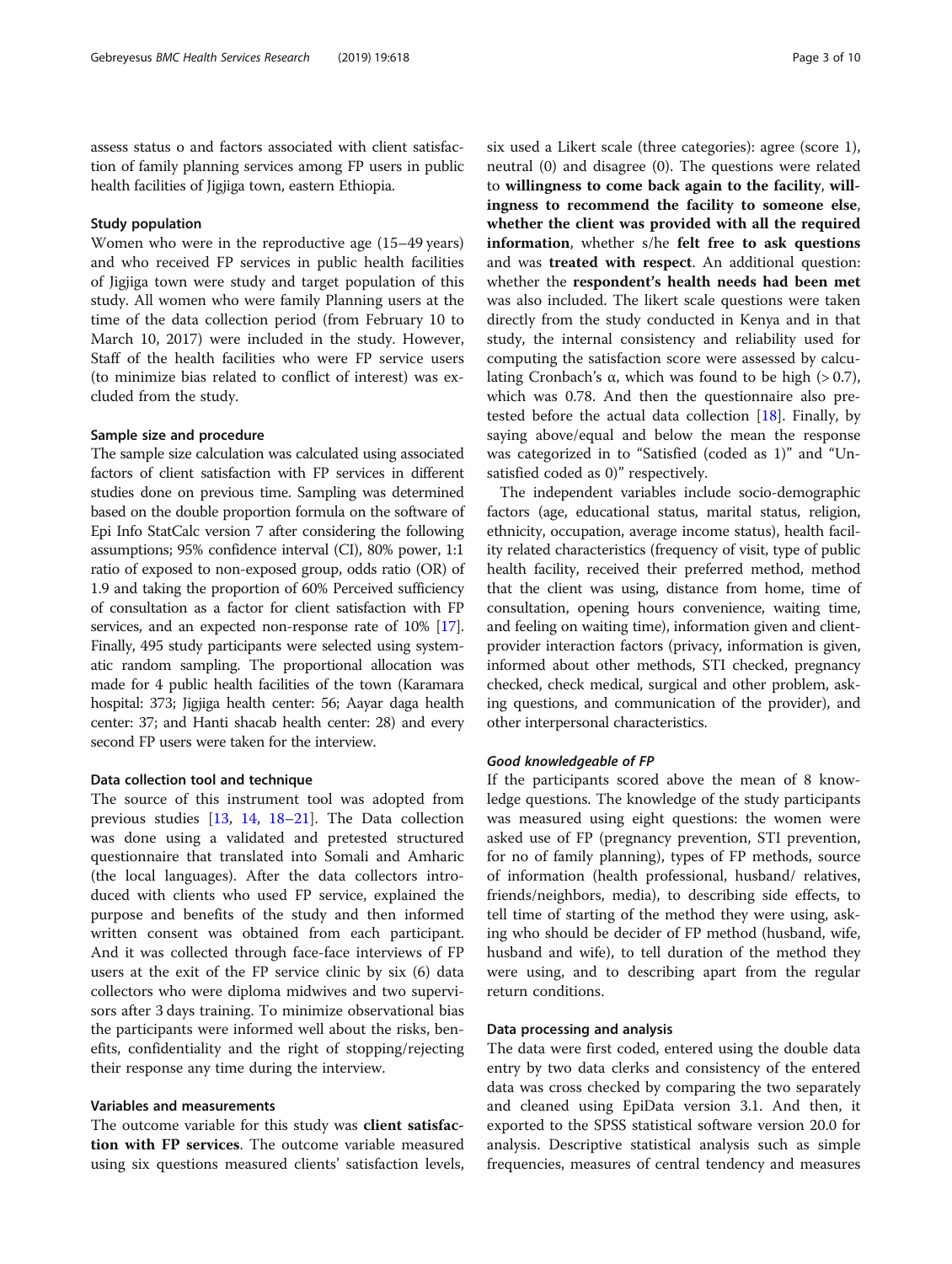of variability were used to describe the characteristics. Then the information was presented using frequencies, summary measures, tables, and figures. For assessing client satisfaction with FP services, six Likert scale questions were used. Each question has the alternative "Agree" (score as 1), "Neutral" (score as 0) and "Disagree" (score as 0). Later, the responses were dichotomized into "Satisfied," if the client reported "Agree" with the FP services received or provided and "Unsatisfied," if the client reported either "Neutral" or "Disagree" with FP services received or provided.

In the bivariate regression analysis, those variables with a  $p$ -value ≤0.25 were entered into the final model to identify factors independently associated with the client satisfaction with FP services and statistical significance was declared at a 95% CI and  $p$ -value < 0.05. Collinearity between variables was assessed by looking at the values of variance inflation factors (VIFs).  $VIF > 10$  is assumed to be suggestive of the presence of multicollinearity. Hosmer-Lemeshow test was used to see model fitness at  $p$ -value > 0.05.

## Ethics approval and consent to participate

Ethical clearance was approved by the Haramaya University, College of Health and Medical Science, Institutional Health Research Ethics Review Committee (IHRERC). Permission letter was also obtained from each Public health facilities' of the medical director. Moreover, informed written consent was obtained from each participant after explaining the purpose and benefits of the study. Confidentiality was kept by using a medical record number in which was immediately detached and filed separately in a confidential manner.

# Results

#### Characteristics of respondents

A total of 492 FP users were successfully interviewed immediately after having received care in four (4) public health facilities and making a response rate of 98.4%.

One-hundred-six (41.8%) of respondents from the hospital were satisfied by the service provided. The mean ± SD age of respondents was  $28 \pm 4.8$  years. Forty-four (97.8%) of the study participants who were within the age group of < 18 years of age, were dissatisfied by the service they got. From the total study participants, 107 (35.1%) of urban residents and 58 (79.5%) of rural residents were satisfied by the service provision. One hundred thirteen (81.9%) of the single study participants were dissatisfied by the service they got. From the total of study participants, about 184 (53.3%) of Muslims and 103 (70.1%) of Christians in religion were dissatisfied by the service provision. Eighty five (66.4%) and 97 (79.5%) of government employee and students were dissatisfied by the service provided. Among the respondents, 207 (69.5%) of re-visit FP clients were dissatisfied by the service provided by the health facilities. Table [1](#page-4-0).

All public health facilities in the study area offer three types of family planning methods; injectable Depo, Implanon, and the Oral contraceptive pill. During the data collection period, the prevalence of injectable contraceptives (Depo) was 295 (59%) and prevalence of Implanon and the oral contraceptive pill was 160 (32%) and 45 (9%) respectively. From those, 133 (86.9%) of implant users were dissatisfied by the service provision. From the total of respondents, 420 (85.4%) were agreed with the opening hour of the public health facility that they were using it. The feeling of waiting time was long among 271 (55.1%) and short for 172 (34.9%) respondents. However, only 186 (44.3%) of the study participants who were comfortable with the opening hour of the public facility were satisfied by the service.

About 97(43.9%) and 68 (30.9%) of the respondents who responded that time of the consultation with the service provider was "about right", and "too short" were satisfied respectively. From respondents who didn't get the method of their chose, only 4 (10%) were satisfied by the service provided. Regarding the distance to the public health facility from their home, 295(60%) of the respondents said it was taken less than 30 min, the remaining 197(40%) were responded it takes more than 30 min. From the total study participants, only 49 (25.1%) waited for 30 min- 1 h and 20  $(27.4%)$  waited for  $> 1$  h to get service were satisfied by the service provision. Table [2](#page-5-0).

Privacy was maintained for 247 (50.4%) of the clients. From those, 148 (54.6%) of study participants were unsatisfied for service they got. Regarding the communication of the service provider, 104 (60.1%) and 68 (30.9%) of clients who responded "communication of the service provider was easily understandable" and that "difficult to understand" were satisfied. Mothers who got an advising about explain the method, side effects, explaining any danger problem, and possibility of method changing were 43(40.6%), 148(54.6%), 82(39.8%) and 117(59.45%) were satisfied by the service they got retrospectively. During the explanation of family planning methods least attention was given to spermicidal 10 (2%). Based on the study participants, methods such as diaphragm, Tubal ligation, and natural contraceptive methods were not mentioned totally. Table [3.](#page-6-0)

Sixty two (21.1%) and 143 (72.2%) participants who had good and poor knowledge about family planning respectively were satisfied by the service they had gotten. Table [4](#page-6-0) The findings of this study showed that the overall client satisfaction with FP services among FP users of public health facilities of Jigjiga town was 41.7% with 95% CI of (37 – 46.1%). Table [5.](#page-7-0)

# Factors associated with client satisfaction of FP services

All independent variables those were found statistically significant in chi-square  $(X^2)$  tabulation/bivariate analysis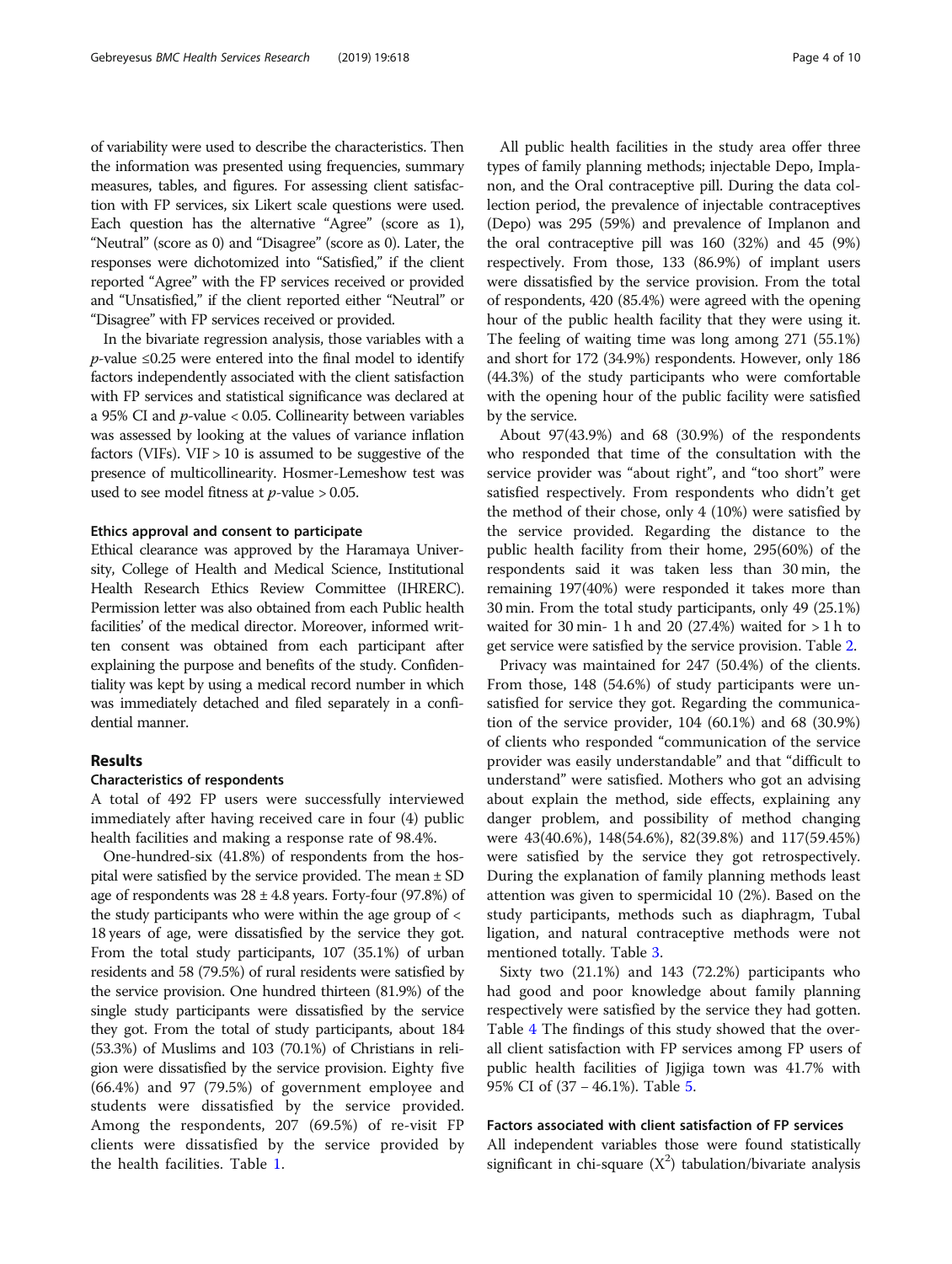<span id="page-4-0"></span>

|  |                                                                  |  |  |  |  | Table 1 Socio-Demographic characteristics and client satisfaction with FP services of Family planning user's in public health facilities |  |
|--|------------------------------------------------------------------|--|--|--|--|------------------------------------------------------------------------------------------------------------------------------------------|--|
|  | of Jigjiga town, eastern Ethiopia, February–March 2017 (n = 492) |  |  |  |  |                                                                                                                                          |  |

| Variables      | Classification                | Client satisfaction     |                         |                          |  |  |  |
|----------------|-------------------------------|-------------------------|-------------------------|--------------------------|--|--|--|
|                |                               | Satisfied ( $n = 205$ ) | Unsatisfied $(n = 287)$ | $X^2$ ( <i>p</i> -value) |  |  |  |
|                |                               | $N^{\circ}$ (%)         | $N^{\circ}$ (%)         |                          |  |  |  |
| Age            | $<$ 18 yrs                    | 1(2.2)                  | 44 (97.8)               | 35.5 (0.000)             |  |  |  |
|                | 18-31 yrs                     | 146 (48.8)              | 153 (51.2)              |                          |  |  |  |
|                | $> 31$ yrs                    | 58 (39.2)               | 90 (60.8)               |                          |  |  |  |
| Residence      | Rural                         | 58 (79.5)               | 15(20.5)                | 50.35 (0.000)            |  |  |  |
|                | Urban                         | 147 (35.1)              | 272 (64.9)              |                          |  |  |  |
| Marital status | Single                        | 25 (18.1)               | 113 (81.9)              | 108.7(.000)              |  |  |  |
|                | Married and live together     | 97 (37.9)               | 159 (62.1)              |                          |  |  |  |
|                | Married but not live together | 44 (89.8)               | 5(10.2)                 |                          |  |  |  |
|                | Divorced                      | 39 (79.6)               | 10(20.4)                |                          |  |  |  |
| Education      | Don't have regular education  | 58 (47.2)               | 65 (52.8)               | 66.38(.000)              |  |  |  |
|                | Write and read only           | 83 (56.1)               | 65 (43.9)               |                          |  |  |  |
|                | $1 - 8$                       | 38 (39.2)               | 59 (60.8)               |                          |  |  |  |
|                | $9 - 12$                      | 25 (51.0)               | 24 (49.0)               |                          |  |  |  |
|                | $12^{+}$                      | 1(1.3)                  | 74 (98.7)               |                          |  |  |  |
| Religion       | Muslim                        | 161 (46.7)              | 184 (53.3)              | 25.3(.000)               |  |  |  |
|                | Christian                     | 44 (29.9)               | 103 (70.1)              |                          |  |  |  |
| Ethnicity      | Somali                        | 136 (42.5)              | 184 (57.5)              | 0.49(0.78)               |  |  |  |
|                | Oromo                         | 50 (39.1)               | 78 (60.9)               |                          |  |  |  |
|                | Others <sup>a</sup>           | 19 (43.2)               | 25 (56.8)               |                          |  |  |  |
| Occupation     | Government employee           | 43 (33.6)               | 85 (66.4)               | 72.5(.000)               |  |  |  |
|                | Private employee              | 15(71.4)                | 6(28.6)                 |                          |  |  |  |
|                | Merchant                      | 24 (100)                | 0(0)                    |                          |  |  |  |
|                | House wife                    | 98 (49.7)               | 99 (50.3)               |                          |  |  |  |
|                | Student                       | 25 (20.5)               | 97 (79.5)               |                          |  |  |  |

<sup>a</sup>1\_Amhara, 2\_Tigray, and 2\_Gurage

at the *p*-value of  $\leq 0.25$  considered for multivariate regression analysis.

After the above variables (which were statistically significant in chi-square tabulation / bivariate analysis at the  $P$ -value of  $< 0.25$ ) entered in to the multivariate regression analysis, a significant associated factors were identified at the p-value of ≤0.05. Clients who had good knowledge on FP were less likely to be satisfied with FP services compared to those who had poor knowledge [adjusted odds ratio (AOR) = 0.037, 95% CI: 0.019–0.072]. FP users who were advised on the side effect of FP that they were choosing were more satisfied with the FP service compared to those who were not advised  $(AOR = 2.4, 95\% \text{ CI: } 1.41-$ 4.23). Table [6](#page-7-0).

FP users who were shown demonstrate how to use the FP that they were choosing were more satisfied with the FP service compared to those who were not shown (AOR = 16.1, 95% CI: 8.4–30.7). The odds of distance client's home to health facility < 30 min were lower among FP users who were satisfied with FP services compared to those who were unsatisfied  $(AOR = 0.24,$ 95% CI: 0.14–0.42). Table [6](#page-7-0).

# **Discussion**

The findings of this study showed that the overall client satisfaction with FP services among FP users of public health facilities of Jigjiga town was 41.7% with 95% CI of (37 − 46.1%). Regarding the factors; knowledge on FP, demonstrate how to use the method, describing side effects of the method and distance of FP user's home to health facility were found to be significantly associated with the client satisfaction with FP services. Table [6](#page-7-0).

The overall client satisfaction with the family planning services was found to be 41.7%

This result is in line with a study carried out in public health facilities of West Shoa Zone, Central Ethiopia and in Villanueva de los Castillejos, Spain which was 42 and 45% [\[22](#page-9-0), [23\]](#page-9-0) and this is higher than a study carried out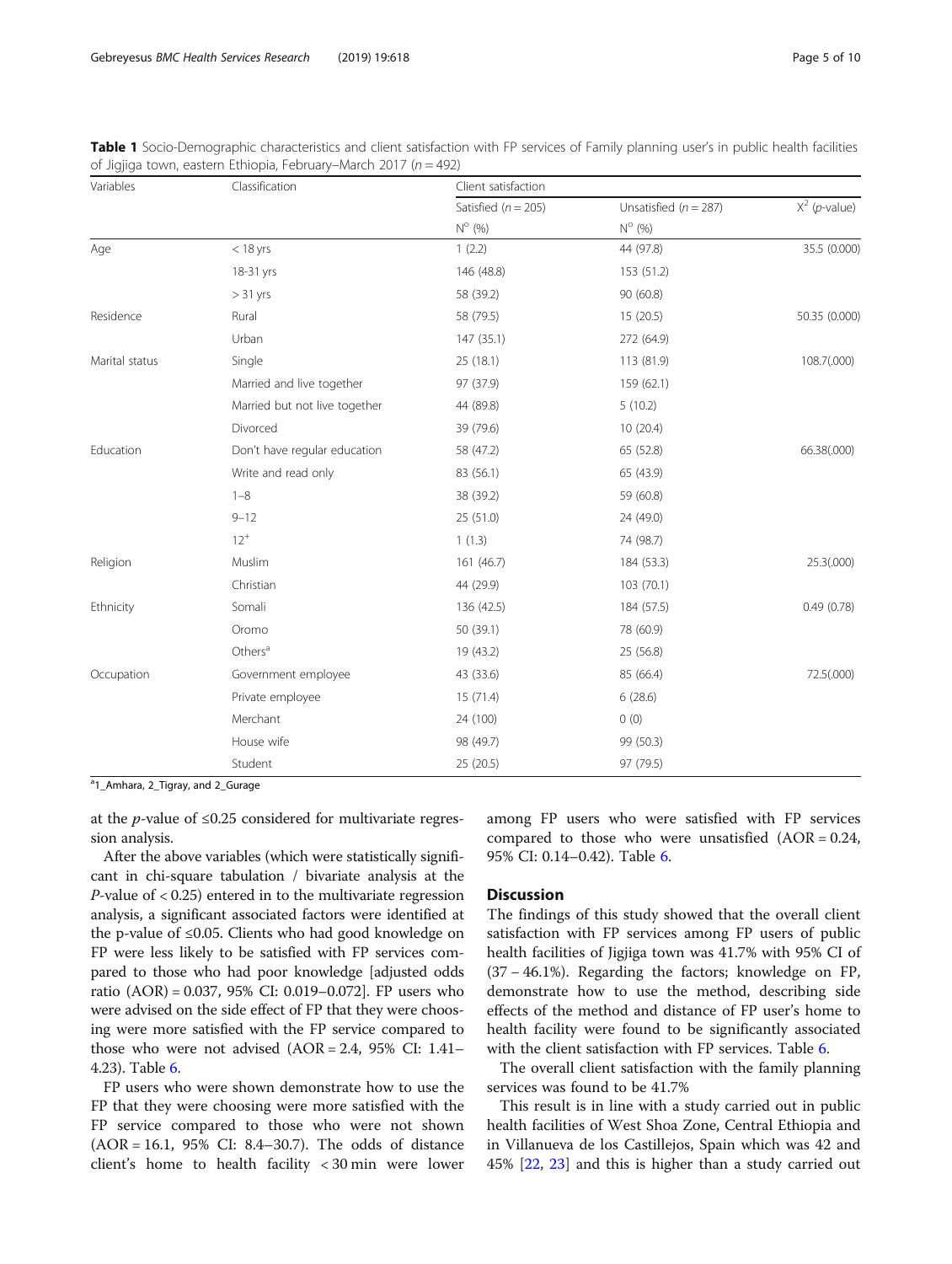<span id="page-5-0"></span>

| Table 2 Family planning utilization, health facility related characteristics and client satisfaction with FP services among FP user's at |  |
|------------------------------------------------------------------------------------------------------------------------------------------|--|
| public facility of Jigjiga town, eastern Ethiopia, February–March 2017 ( $n = 492$ )                                                     |  |

| Variables                        | Classification             | Client satisfaction                        |                                              |                          |  |  |
|----------------------------------|----------------------------|--------------------------------------------|----------------------------------------------|--------------------------|--|--|
|                                  |                            | Satisfied ( $n = 205$ )<br>$N^{\circ}$ (%) | Unsatisfied ( $n = 287$ )<br>$N^{\circ}$ (%) | $X^2$ ( <i>p</i> -value) |  |  |
| Frequency of Visit               | Repeat                     | 91 (30.5)                                  | 207 (69.5)                                   | 2.9(0.31)                |  |  |
|                                  | New                        | 89 (45.9)                                  | 105 (54.1)                                   |                          |  |  |
| Type of public health facility   | Karamara hospital          | 156 (41.8)                                 | 217 (58.2)                                   | 3.24(0.35)               |  |  |
|                                  | Jigjiga health center      | 27 (50.0)                                  | 27 (50.0)                                    |                          |  |  |
|                                  | Aayardaga health center    | 13(35.1)                                   | 24 (64.9)                                    |                          |  |  |
|                                  | Hanti Shacab health center | 9(32.1)                                    | 19 (67.9)                                    |                          |  |  |
| Received their preferred method  | Yes                        | 201 (44.5)                                 | 251 (55.5)                                   | 17.96 (0.000)            |  |  |
|                                  | No                         | 4(10.0)                                    | 36 (90.0)                                    |                          |  |  |
| Method that the client was using | Oral contraceptive         | 14 (35.0)                                  | 26 (65.0)                                    | 81.85 (0.000)            |  |  |
|                                  | Injectable                 | 171 (57.2)                                 | 128 (42.8)                                   |                          |  |  |
|                                  | Implant                    | 20(13.1)                                   | 133 (86.9)                                   |                          |  |  |
| Distance from home               | $<$ 30 min                 | 106 (35.9)                                 | 189 (64.1)                                   | 9.9(0.02)                |  |  |
|                                  | 30 min-1 h                 | 99 (50.3)                                  | 98 (49.7)                                    |                          |  |  |
| Time of consultation             | About right                | 97 (43.9)                                  | 124(56.1)                                    | 39.3 (0.000)             |  |  |
|                                  | Too short                  | 68 (30.9)                                  | 152 (69.1)                                   |                          |  |  |
|                                  | Too long                   | 40 (78.4)                                  | 11(21.6)                                     |                          |  |  |
| Opening hours convenience        | Yes                        | 186 (44.3)                                 | 234 (55.7)                                   | 8.1 (0.004)              |  |  |
|                                  | No                         | 19 (26.4)                                  | 53 (73.6)                                    |                          |  |  |
| Waiting time                     | No wait                    | 25 (48.1)                                  | 27 (51.9)                                    | 65.9 (0.000)             |  |  |
|                                  | $<$ 30 min                 | 111(64.5)                                  | 61(35.5)                                     |                          |  |  |
|                                  | 30 min-1 h                 | 49 (25.1)                                  | 146 (74.9)                                   |                          |  |  |
|                                  | >1 h                       | 20 (27.4)                                  | 53 (72.6)                                    |                          |  |  |
| Feeling on waiting time          | No wait                    | 0(0)                                       | 50 (100)                                     | 80.4 (0.000)             |  |  |
|                                  | Short                      | 112(65.1)                                  | 60 (34.9)                                    |                          |  |  |
|                                  | Long                       | 93 (34.4)                                  | 177 (65.6)                                   |                          |  |  |

in Lahore that was 33% [[24](#page-9-0)]. However, the result of this study is also lower than those of studies conducted among FP users in central Ethiopia, BahrDar, Bangladesh, Hosaena, Kenya, Nigeria, Mozambique, Tanzania and Port Said city which were, 62.6, 66.1%, 75, 75.3%, 81, 85, 86, 91 and 95.4% respectively [\[13,](#page-8-0) [14](#page-9-0), [18](#page-9-0)–[20](#page-9-0), [25](#page-9-0)–[27](#page-9-0)]. This lower level of client satisfaction may be related to the low quality of FP service provision on those public health facilities. The other reason may be this study didn't consider the private and non-governmental health facilities compared to the above some studies. Regarding different studies, the level of client satisfaction is expected to be higher in private health facilities [[28](#page-9-0)].

A thorough review of previous studies has shown that client satisfaction among FP users is complex and bounded by many factors. Among the information given factors; demonstrate how to use the method and describe the side effect of the method were found to be significantly associated with client satisfaction. In this study, FP users who were advised on the side effect of FP and FP users who were shown demonstrate how to use the FP that they were choosing were more satisfied with the FP service compared to those who were not. This result is similar to the studies carried out in Ethiopia and the USA [\[22,](#page-9-0) [29](#page-9-0)]. This finding might be related to the fact that the information imparted during service contact that enables clients to choose and employ contraception with satisfaction [\[15\]](#page-9-0). Clients lack information results in a negative attitude towards methods whenever they experience the problems. This might increase the degree of dissatisfaction and finally, the client might discontinue the FP method.

Regarding interpersonal characteristics, participants who had good knowledge of FP were less likely to be satisfied with FP services compared to those who had poor knowledge. 232 (78.9%) of who had a good knowledge were dissatisfied; and 143 (72.2%) of mothers who had poor knowledge were satisfied by the service they got.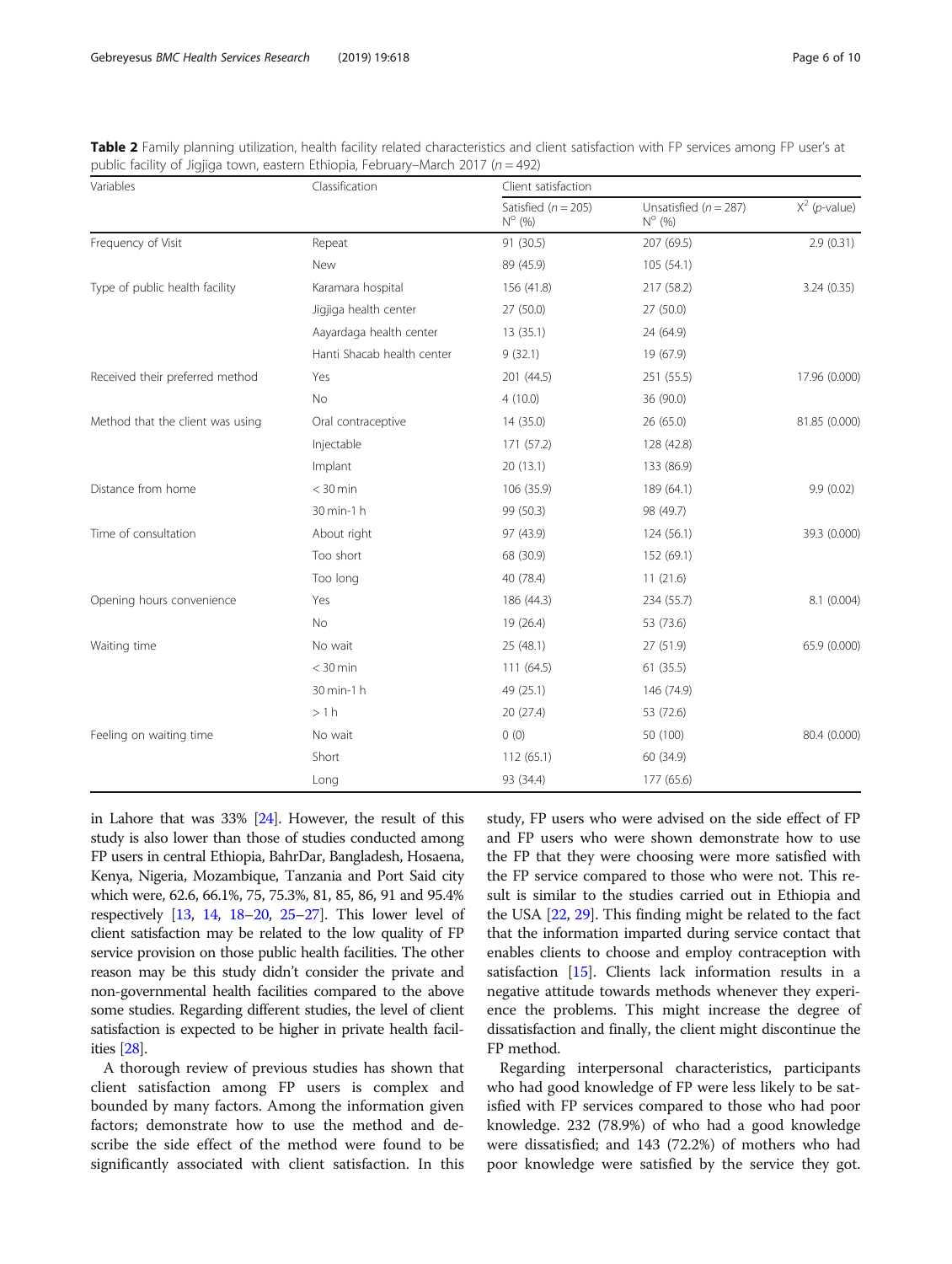<span id="page-6-0"></span>

| Table 3 client-provider interaction and information given by FP service provider characteristics and client satisfaction with FP |  |  |
|----------------------------------------------------------------------------------------------------------------------------------|--|--|
| services among FP user's in public health facilities of Jigjiga town eastern Ethiopia, February–March 2017 ( $n = 492$ )         |  |  |

| Variables                                 | Classification                  | Client satisfaction                        |                                            |                          |  |  |
|-------------------------------------------|---------------------------------|--------------------------------------------|--------------------------------------------|--------------------------|--|--|
|                                           |                                 | Satisfied ( $n = 205$ )<br>$N^{\circ}$ (%) | Unsatisfied $(n = 287)$<br>$N^{\circ}$ (%) | $X^2$ ( <i>p</i> -value) |  |  |
| Privacy was maintained                    | Yes                             | 123 (45.4)                                 | 148 (54.6)                                 | 3.4(0.064)               |  |  |
|                                           | <b>No</b>                       | 82 (37.1)                                  | 139 (62.9)                                 |                          |  |  |
| Information given                         | Explain the method              | 43 (40.6)                                  | 63 (59.4)                                  | 0.067(0.795)             |  |  |
|                                           | Demonstrate how to use          | 121 (63.7)                                 | 69 (36.3)                                  | 61.7(0.000)              |  |  |
|                                           | Describe side effects           | 148 (54.6)                                 | 123 (45.4)                                 | 41.6 (0.000)             |  |  |
|                                           | Explain experience any problem  | 82 (39.8)                                  | 124(60.2)                                  | 0.50(0.477)              |  |  |
|                                           | Explain possibility of changing | 117 (59.4)                                 | 80 (40.6)                                  | 42.6 (0.000)             |  |  |
|                                           | Area of follow up               | 165 (37.8)                                 | 272 (62.2)                                 | 24.58 (0.000)            |  |  |
|                                           | Informed importance             | 205 (48.9)                                 | 214(51.1)                                  | 2.7(0.431)               |  |  |
| Informed about other methods              | Oral contraceptive pills        | 40 (16.8)                                  | 198 (83.2)                                 | 117 (0.000)              |  |  |
|                                           | Injectable (Depo)               | 103 (34.2)                                 | 198 (65.8)                                 | 4.81 (0.526)             |  |  |
|                                           | <b>IUCD</b>                     | 24 (16.3)                                  | 123 (83.7)                                 |                          |  |  |
|                                           | Condom                          | 34(21)                                     | 128 (79)                                   |                          |  |  |
|                                           | Implants                        | 49 (27.7)                                  | 128 (72.3)                                 |                          |  |  |
|                                           | Spermicidal                     | 0(0)                                       | 10 (100)                                   |                          |  |  |
| STI Checked                               | No                              | 205 (41.7)                                 | 287 (58.3)                                 | Na                       |  |  |
| Pregnancy checked                         | Yes                             | 205 (46.2)                                 | 239 (53.9)                                 | Na                       |  |  |
|                                           | <b>No</b>                       | 0(0)                                       | 48 (100)                                   |                          |  |  |
| Check medical, surgical and other problem | No                              | 205 (41.7)                                 | 287 (58.3)                                 | Na                       |  |  |
| Asking questions                          | Yes                             | 205 (42.5)                                 | 277 (57.5)                                 | Na                       |  |  |
|                                           | <b>No</b>                       | 0(0)                                       | 10 (100)                                   |                          |  |  |
| Communication of the provider             | Easy to understand              | 104(60.1)                                  | 69 (39.9)                                  | 37.53 (0.000)            |  |  |
|                                           | Difficult to understand         | 68 (30.9)                                  | 152 (69.1)                                 |                          |  |  |
|                                           | Don't understand                | 33 (33.3)                                  | 66 (66.7)                                  |                          |  |  |

| Table 4 Interpersonal characteristics and client satisfaction with FP services among FP user's in public health facilities of Jigjiga |  |  |  |  |  |  |
|---------------------------------------------------------------------------------------------------------------------------------------|--|--|--|--|--|--|
| town, eastern Ethiopia, February–March 2017 ( $n = 492$ )                                                                             |  |  |  |  |  |  |

| Variables                             | Classification | Client satisfaction            |                                  |                          |  |  |  |
|---------------------------------------|----------------|--------------------------------|----------------------------------|--------------------------|--|--|--|
|                                       |                | Satisfied ( $n = 205$ ) N° (%) | Unsatisfied ( $n = 287$ ) N° (%) | $X^2$ ( <i>p</i> -value) |  |  |  |
| Knowledge                             | Good           | 62(21.1)                       | 232 (78.9)                       | 127 (0.000)              |  |  |  |
|                                       | Poor           | 143 (72.2)                     | 55 (27.8)                        |                          |  |  |  |
| Get service with short period         | Yes            | 78 (43.1)                      | 103 (56.9)                       | 0.2(0.62)                |  |  |  |
|                                       | No             | 127 (40.8)                     | 184 (59.2)                       |                          |  |  |  |
| Provider gives good service           | Yes            | 181 (51.0)                     | 174 (49.0)                       | 45.5 (0.000)             |  |  |  |
|                                       | No             | 24 (17.5)                      | 113 (82.5)                       |                          |  |  |  |
| Counseling was clear and satisfactory | Yes            | 98 (50.0)                      | 98 (50.0)                        | 9.3(0.002)               |  |  |  |
|                                       | No             | 107(36.1)                      | 189 (63.9)                       |                          |  |  |  |
| Preference of service provider's sex  | Female         | 49 (22.9)                      | 165(77.1)                        | 3.6(0.27)                |  |  |  |
|                                       | Male           | 203(62.1)                      | 124 (37.9)                       |                          |  |  |  |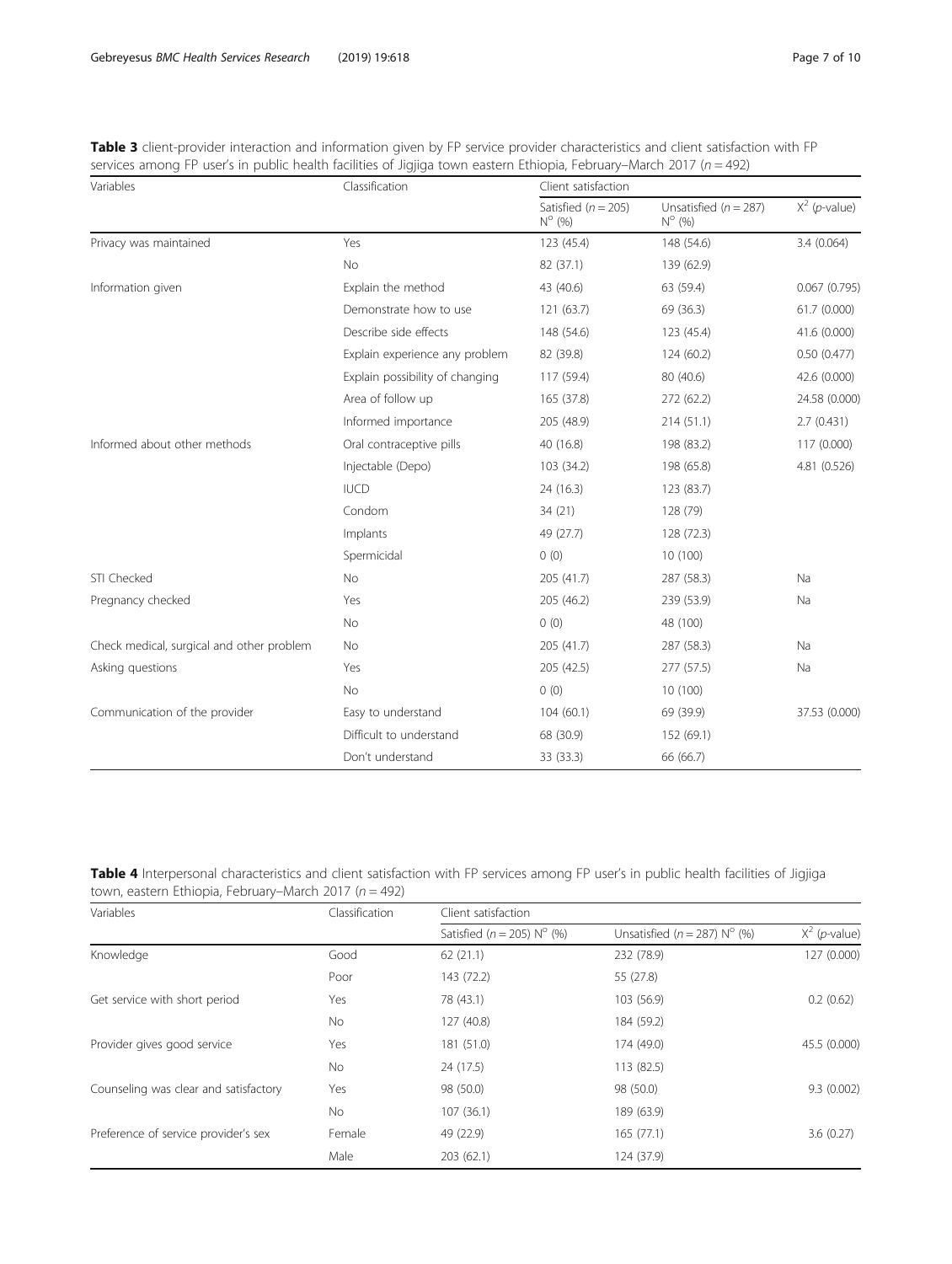<span id="page-7-0"></span>

| Table 5 Components of client satisfaction with FP services in public health facilities of Jigjiga town, eastern Ethiopia, February- |  |  |  |
|-------------------------------------------------------------------------------------------------------------------------------------|--|--|--|
| March 2017 ( $n = 492$ )                                                                                                            |  |  |  |

| Variables                                | Classification | Number | Percent<br>(% ) |
|------------------------------------------|----------------|--------|-----------------|
| I would like to come back to this health | Agree          | 397    | 80.7            |
| facility again                           | Neutral        | 63     | 12.8            |
|                                          | Disagree       | 32     | 6.5             |
| I was provided with all the information  | Agree          | 52     | 10.6            |
| I needed                                 | Neutral        | 408    | 82.9            |
|                                          | Disagree       | 32     | 6.5             |
| I would recommend this health facility   | Agree          | 162    | 32.9            |
| to someone else                          | Neutral        | 293    | 59.6            |
|                                          | Disagree       | 37     | 7.5             |
| All my health need were met today        | Agree          | 192    | 39              |
|                                          | Neutral        | 271    | 55.1            |
|                                          | Disagree       | 29     | 5.9             |
| I felt free to ask all questions         | Agree          | 117    | 23.8            |
|                                          | Neutral        | 321    | 65.2            |
|                                          | Disagree       | 54     | 11              |
| I was treated with respect               | Agree          | 117    | 23.8            |
|                                          | Neutral        | 297    | 60.4            |
|                                          | Disagree       | 78     | 15.9            |

| Table 6 Factors associated with client satisfaction of FP services among FP users in public health facilities of Jigjiga town, Eastern |  |  |  |  |
|----------------------------------------------------------------------------------------------------------------------------------------|--|--|--|--|
| Ethiopia, February–March 2017 ( $n = 492$ )                                                                                            |  |  |  |  |

| Variable                          | Response   | Client satisfaction                      |            | COR (95% CI)            | AOR (95% CI)          |
|-----------------------------------|------------|------------------------------------------|------------|-------------------------|-----------------------|
|                                   |            | Satisfied<br>Unsatisfied<br>n(%)<br>n(%) |            |                         |                       |
| Knowledge                         | Good       | 62(21.1)                                 | 232 (78.9) | $0.1$ (0.07-0.16)       | .037 (.019 -. 072)*   |
|                                   | Poor       | 143 (72.2)                               | 55 (27.8)  | 1.00                    | 1.00                  |
| Demonstrated how to use           | Yes        | 120 (63.5)                               | 69 (36.5)  | $4.6(3.1-6.7)$          | $16.1 (8.4 - 30.7)^*$ |
|                                   | No.        | 84 (27.8)                                | 218 (72.2) | 1.00                    | 1.00                  |
| Described side effect             | Yes        | 148 (54.6)                               | 123 (45.4) | $3.5(2.4-5.1)$          | $2.4(1.4-4.2)$ *      |
|                                   | No         | 57 (25.8)                                | 164 (74.2) | 1.00                    | 1.00                  |
| Explained possibility of changing | Yes        | 117 (59.4)                               | 80 (40.6)  | $3.4(2.4-5)$            | $.97$ $(.34 - 2.76)$  |
|                                   | No         | 88 (29.8)                                | 207 (70.2) | 1.00                    | 1.00                  |
| Distance home to health facility  | $<$ 30 min | 106 (35.9)                               | 189 (64.1) | $0.56(0.39 - 0.8)$      | $.24$ $(.14 - .42)^*$ |
|                                   | 30 min-1 h | 99 (50.3)                                | 98 (49.7)  | 1.00                    | 1.00                  |
| Provider gave good service        | Yes        | 181 (51.0)                               | 174 (49.0) | $4.9(3-8)$              | $.58(.1 - 3.6)$       |
|                                   | No         | 24 (17.5)                                | 113 (82.5) | 1.00                    | 1.00                  |
| Waiting time                      | No wait    | 25 (48.1)                                | 27 (51.9)  | $2.5(1.16-5.2)$         | $.02$ $(.002 - .18)$  |
|                                   | $< 30$ min | 111(64.5)                                | 61(35.5)   | $4.8(2.6 - 8.8)$        | $.37(.07 - 2.1)$      |
|                                   | 30 min-1 h | 49 (25.1)                                | 146 (74.9) | $0.9(0.5-1.6)$          | $.1$ $(.012-.92)$     |
|                                   | >1 h       | 20 (27.4)                                | 53 (72.6)  | 1.00                    | 1.00                  |
| Cleanness of the clinic           | Poor       | 20(8.3)                                  | 221 (91.7) | $0.006$ $(0.001 - 052)$ | $.001$ $(.00-.02)$    |
|                                   | Neutral    | 171 (72.5)                               | 65 (27.5)  | $0.2$ (0.02-1.46)       | .04 (.002-.88)        |
|                                   | Good       | 14 (93.3)                                | 1(6.7)     | 1.00                    | 1.00                  |

\*Statistically significant at  $p < 0.05$  in the multivariable analysis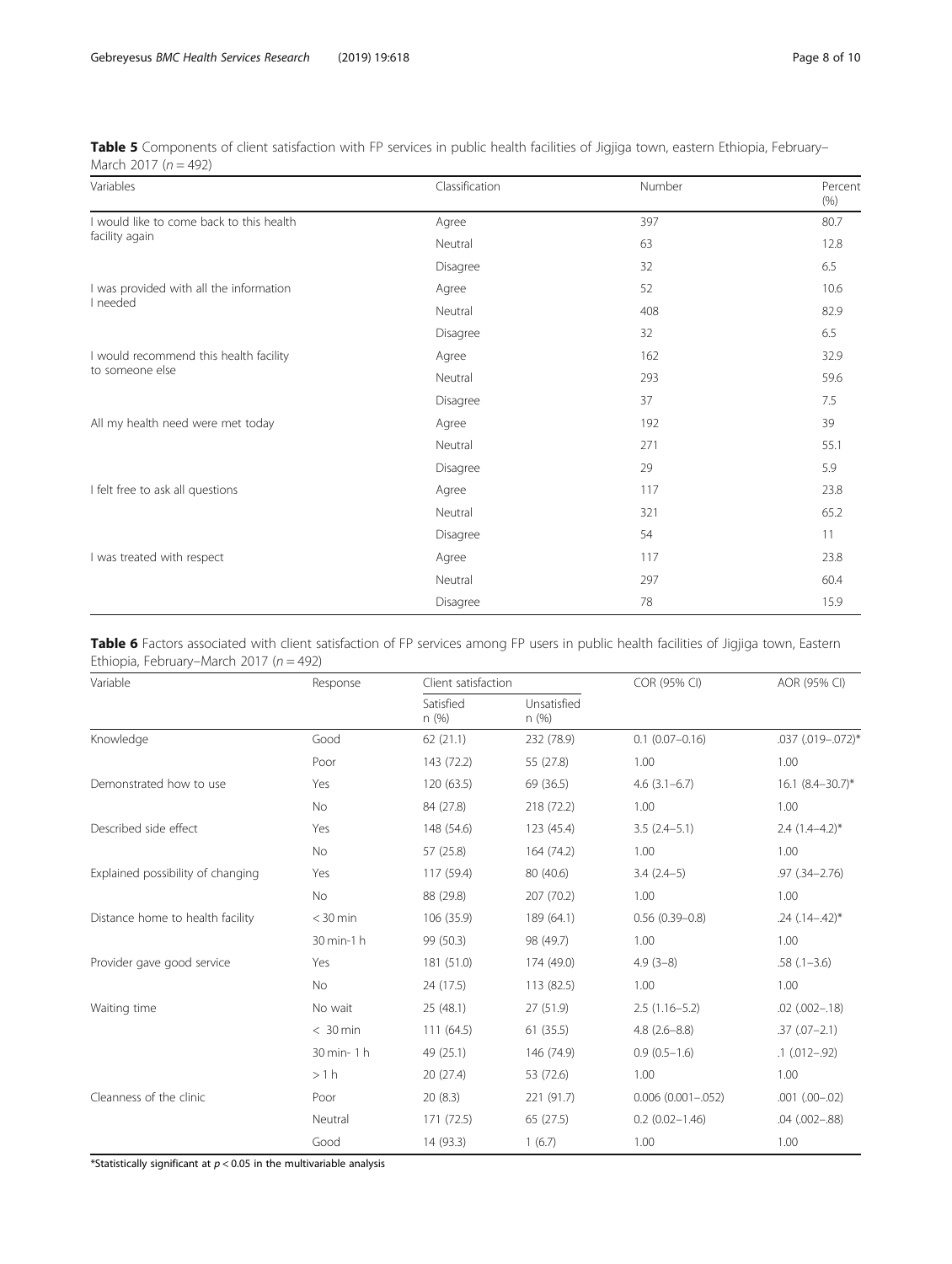<span id="page-8-0"></span>This is different from other studies [\[30,](#page-9-0) [31](#page-9-0)]. A reason for this is might be, having good knowledge of the service may dissatisfied clients if the quality of service is poor.

The odds of distance client's home to health facility < 30 min were lower among FP users who were satisfied with FP services compared to those who were unsatisfied. This is different from the study performed in Malawi [[32](#page-9-0)]. This needs further study but, it might be clients who get the service by going long distances may satisfy easily compared to those who get the service nearly.

#### Strengths and limitations of the study

Client satisfaction is a basic element to clients' decisions to use and to continue the service for their future time. And it is a core indicator of the quality of service. However, assessing satisfaction could be a complex concept. This study tried to examine different potential factors for the service. However, since this study conducted a public health facility based, dissatisfied women might be at their home. Respondents usually would not want to express negative feelings to unknown persons on their level of satisfaction, and this could be overestimated of the level of satisfaction with FP services.

# Conclusions

The overall client satisfaction with FP services was relatively low, which might impact on the quality of the service and utilization of FP methods. The variables found to be significantly associated with the client satisfaction were knowledge of FP, demonstrate how to use the method, describing the side effect of the method and distance of FP user's home to the health facility. It needs improvements in client interaction especially on the information given, and it needs a qualitative study on the association of knowledge and client satisfaction.

#### Abbreviations

AOR: Adjusted Odds Ratio; CI: Confidence interval; COR: Crude Odds Ratio; CSA: Central Statistical Agency; FP: Family Planning; IHRERC: Institutional Health Research Ethics Review Committee; SPSS: Statistical Package for Social Science; VIF: Variance inflation factors

#### Acknowledgments

Haramaya University College of Health Science, Hargelle Hospital, Medical Directors of Public Health Facilities in Jigjiga town and their respective Family planning unit staff, supervisors, data collectors, and study participants are acknowledged for their cooperation and support.

#### Authors' contributions

AG is the principal investigator of this study who conceptualized the study, recruited study participants, funding acquisition and made data collection, providing methodology, study investigation, and supervision, data analysis, validation and writing (original and final draft preparation review and editing). The author read and approved the final manuscript.

#### Funding

Haramaya University is the funder of this study. The sponsor of the study had no role in study design, data collection, data analysis or interpretation, but provided certain training materials, organizing the training and did

review this report before submission for publication. The corresponding author had full access to all the data in the study and had final responsibility for the decision to submit for publication.

#### Availability of data and materials

All the data supporting the findings is contained within the manuscript, when there is in need the data-set used for the present study's conclusion can be accessible from the corresponding author on reasonable request.

#### Ethics approval and consent to participate

Ethical clearance was approved by the Haramaya University, College of Health and Medical Science, Institutional Health Research Ethics Review Committee (IHRERC). Permission letter was also obtained from each Public health facilities' of the medical director. Moreover, informed written consent was obtained from each participant after explaining the purpose and benefits of the study. Confidentiality was kept by using a medical record number in which was immediately detached and filed separately in a confidential manner.

#### Consent for publication

Not Applicable.

#### Competing interests

The author declares that he has no competing interests.

Received: 19 May 2019 Accepted: 28 August 2019 Published online: 02 September 2019

#### References

- 1. United States Agency for International Development. Technical reference materials family planning. 2013. Retrieved from: [https://www.k4health.org/](https://www.k4health.org/sites/default/files/family_planning_trms_final_2013.pdf) [sites/default/files/family\\_planning\\_trms\\_final\\_2013.pdf](https://www.k4health.org/sites/default/files/family_planning_trms_final_2013.pdf).
- 2. United Nations. World Family Planning 2017 Highlights. 2017. Retrieved from: [https://www.un.org/en/development/desa/population/publications/](https://www.un.org/en/development/desa/population/publications/pdf/family/WFP2017_Highlights.pdf) [pdf/family/WFP2017\\_Highlights.pdf](https://www.un.org/en/development/desa/population/publications/pdf/family/WFP2017_Highlights.pdf)
- Bongaarts J, Cleland J, Townsend JW, Bertrand JT, Gupta MD. Family planning programs for the 21st century. New York: Population Council; 2012. Retrieved from: [http://citeseerx.ist.psu.edu/viewdoc/download?doi=](http://citeseerx.ist.psu.edu/viewdoc/download?doi=10.1.1.259.7077&rep=rep1&type=pd) [10.1.1.259.7077&rep=rep1&type=pd](http://citeseerx.ist.psu.edu/viewdoc/download?doi=10.1.1.259.7077&rep=rep1&type=pd)
- 4. Cleland J, Bernstein S, Ezeh A, Faundes A, Glasier A, Innis J. Family planning: the unfinished agenda. Lancet. 2006;368(9549):1810–27. [https://doi.org/10.1](https://doi.org/10.1016/S0140-6736(06)69480-4) [016/S0140-6736\(06\)69480-4](https://doi.org/10.1016/S0140-6736(06)69480-4).
- 5. Askew I, Brady M. Reviewing the evidence and identifying gaps in family planning research: the unfinished agenda to meet FP2020 goals; 2013. <https://doi.org/10.31899/rh3.1019>.
- 6. Central Statistical Agency (CSA) [Ethiopia] and ICF. Ethiopia Demographic and Health Survey 2016. Addis Ababa and Rockville: CSA and ICF; 2016. Retrieved from <https://dhsprogram.com/pubs/pdf/FR328/FR328.pdf>
- 7. Central Statistical Agency [Ethiopia] and ORC Macro. Ethiopia Demographic and Health Survey 2005. Addis Ababa and Calverton: Central Statistical Agency and ORC Macro; 2006. Retrieved from [https://www.dhsprogram.](https://www.dhsprogram.com/pubs/pdf/FR179/FR179%5B23June2011%5D.pdf) [com/pubs/pdf/FR179/FR179%5B23June2011%5D.pdf](https://www.dhsprogram.com/pubs/pdf/FR179/FR179%5B23June2011%5D.pdf)
- 8. Central Statistical Authority [Ethiopia] and ORC Macro. Ethiopia demographic and health survey 2000. Addis Ababa and Calverton: Central Statistical Authority and ORC Macro; 2001. Retrieved from [https://www.](https://www.dhsprogram.com/pubs/pdf/FR118/FR118.pdf) [dhsprogram.com/pubs/pdf/FR118/FR118.pdf](https://www.dhsprogram.com/pubs/pdf/FR118/FR118.pdf)
- 9. Central Statistical Agency [Ethiopia] and ICF International. Ethiopia demographic and health survey 2011. Addis Ababa and Calverton: Central Statistical Agency and ICF International; 2012. Retrieved from [https://](https://dhsprogram.com/pubs/pdf/FR255/FR255.pdf) [dhsprogram.com/pubs/pdf/FR255/FR255.pdf](https://dhsprogram.com/pubs/pdf/FR255/FR255.pdf)
- 10. Yousufa T, et al. The magnitude and factors associated with unmet need for family planning among married women in Jigjiga City administration, Somali region, eastern Ethiopia. Int J Sci Basic Appl Res. 2019;43:41–56 Google Scholar.
- 11. Allen D, Hunter MS, Wood S, Beeson T. One key question®: first things first in reproductive health. Matern Child Health J. 2017;21(3):387–92 Google Scholar.
- 12. Golin CE, DiMatteo MR, Gelberg L. The role of patient participation in the doctor visit: implications for adherence to diabetes care. Diabetes Care. 1996;19(10):1153–64 Google Scholar.
- 13. Cleary PD, Mcneil BJ, Barbara J. Patient Satisfaction as an indicator of quality care. Inquiry. 2019;25(1):25–36 Google Scholar.